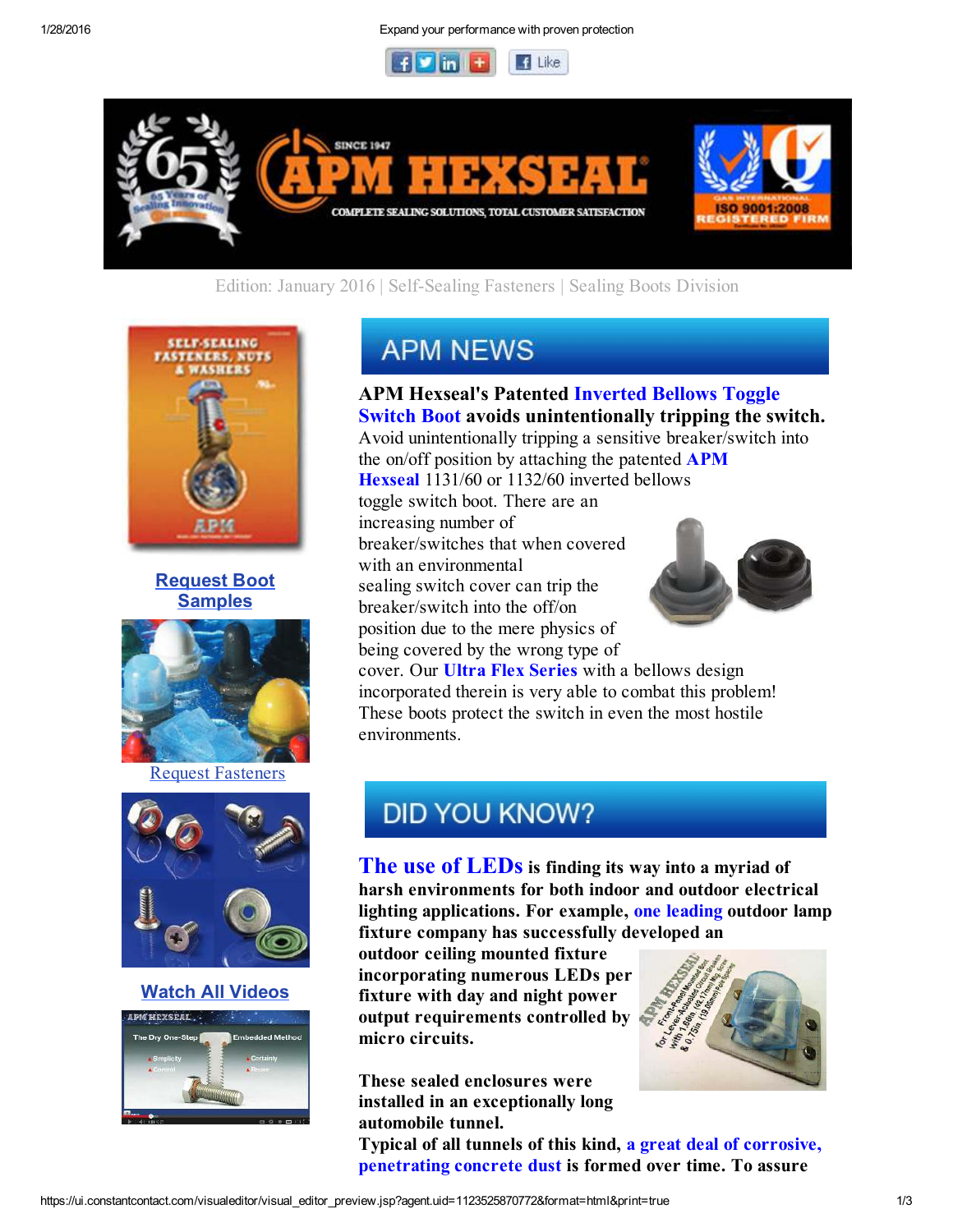

### Download Literature







that the dust does not reach the LED fixture's internal control circuit or coat the LED's lens, it is imperative that the LED fixture be reliably sealed to operate for 15 years of continuous service without maintenance. To meet this requirement, APM Hexseal's high-pressure self-sealing

SEELSKREWS were chosen and installed around the LED fixture's perimeter. APM products perform in even the harshest environments.

## **ASK APM**

### Look for next week's newsletter to learn more about APM Hexseal's sealing solutions!



Toll Free: 800-498-9034

Email: info@apmhexseal.com





Download Catalogs

APM Hexseal Corporation newsletter@apmhexseal.com | http://www.apmhexseal.com

Copyright © 2015. All Rights Reserved.

Forward this email

**XV Safe**Unsubscribe

This email was sent to newsletter@apmhexseal.com by <u>newsletter@apmhexseal.com</u> | Update Profile/Email Address | Rapid removal with <u>SafeUnsubscribe™ | About our service provider</u>.